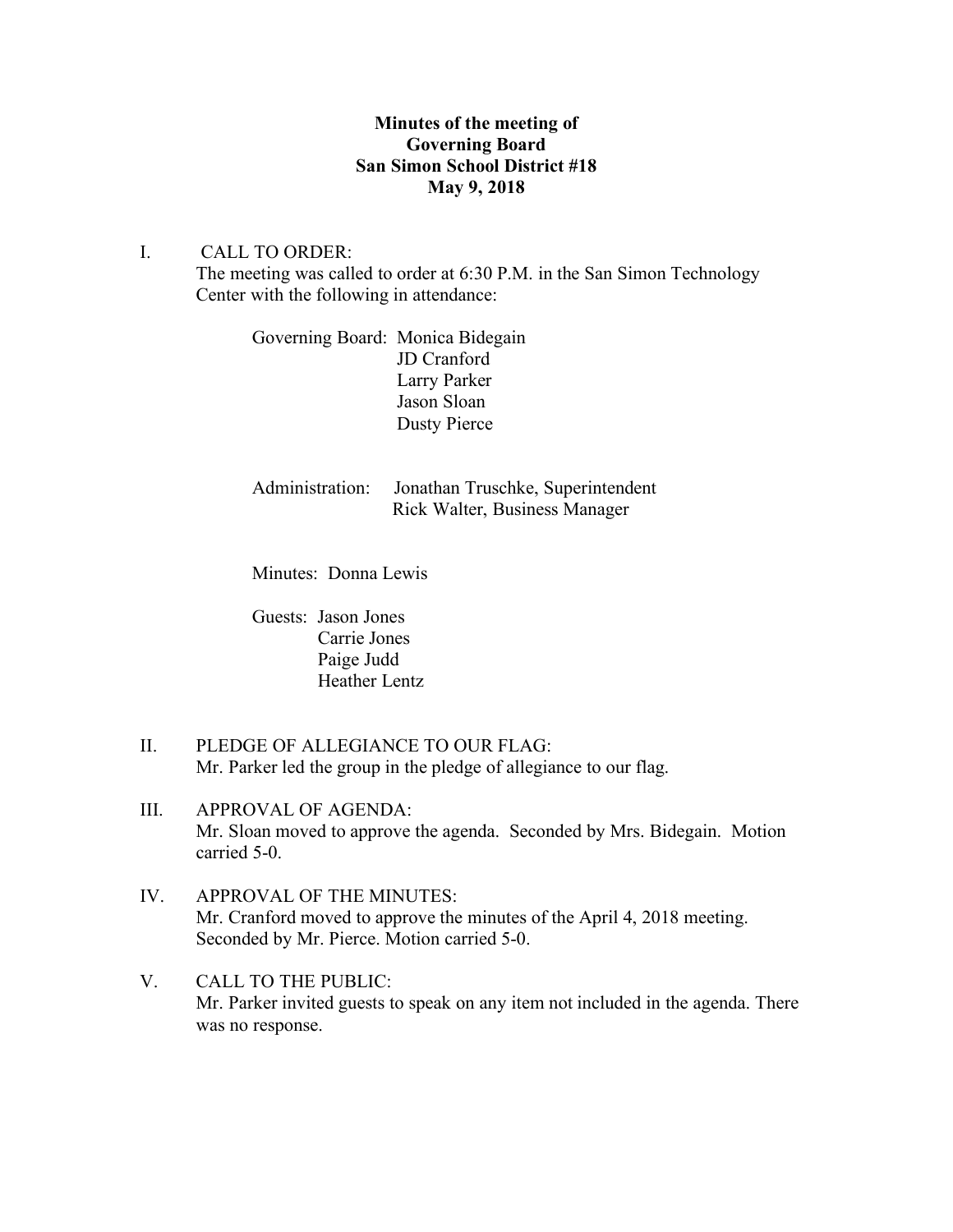#### VI. REPORTS:

- 6a. Mr. Truschke attended the school safety training on May 2. They discussed behavioral health, target hardening, & suicide prevention units. The training program through Cochise College will probably start in 1 year. All public schools have been assigned a portable radio. They talked about law enforcement being provided office space at schools to work on their paperwork while they are on campus. Threat assessments will be updated. ALICE training was also discussed. The state has adjusted the base level increase from \$3,700 to \$3,960. The school will receive approximately \$30,00 more to be divided by the 10 teachers but this will not equal the 20% by 2020. There will be an increase in District Additional Assistance as well. The District will continue their insurance coverage with ASBAIT this next fiscal year. School Board members are eligible to sign up for the insurance. The Building renewal grant for the roof of the Ag Shop was cancelled and the School Facilities Board will start a new one. There will be a budget workshop in Palominas at the end of the month. He and Mr. Walter will attend. Coolidge Pump will pull the well at the school farm & Jared Allred will supply the camera to look down in the well. Mr. Zamudio took some students to the Freeport McMoran field day in Morenci today. The 4-6<sup>th</sup> grades will take a field trip tomorrow to Dankworth Pond in Safford. The Cougar Sports Banquet will be held on Monday, May 14. The seniors will leave on Wednesday, May 16 for their trip to Colorado. K-3 grade will take a field trip to the Chiricahua Desert Museum on Thursday, May 17. The Student Council will host a Variety Show on Wednesday, May 23 at 2:00 PM. K-6<sup>th</sup> grade Awards Assembly and Kindergarten graduation will be held on Thursday, May 24 at 9:00 AM.  $7-12^{th}$  grade Awards Assembly will be at 10:40 AM and graduation ceremonies for  $8<sup>th</sup>$  & 12<sup>th</sup> grade will be at 7:00 PM. Board members up for re-election in November are JD Cranford and Monica Bidegain.
- 6b. Mr. Walter reported five Request for Proposals for audit services were mailed and we received three back; CliftonLarsonAllen, Dobridge and Heinfeld & Meech. He gave the Student Activities report which included 35 students attended the Prom. The high school volleyball team will attend a camp in July at NMSU. The monthly budget report shows our spending percentage left is low. We will have a little carryover for next fiscal year.

## VII. PERSONNEL:

Mr. Sloan moved to go into executive session at 6:59 PM to discuss personnel items. Seconded by Mr. Cranford. Motion carried 5-0. Open session resumed At 7:08 PM.